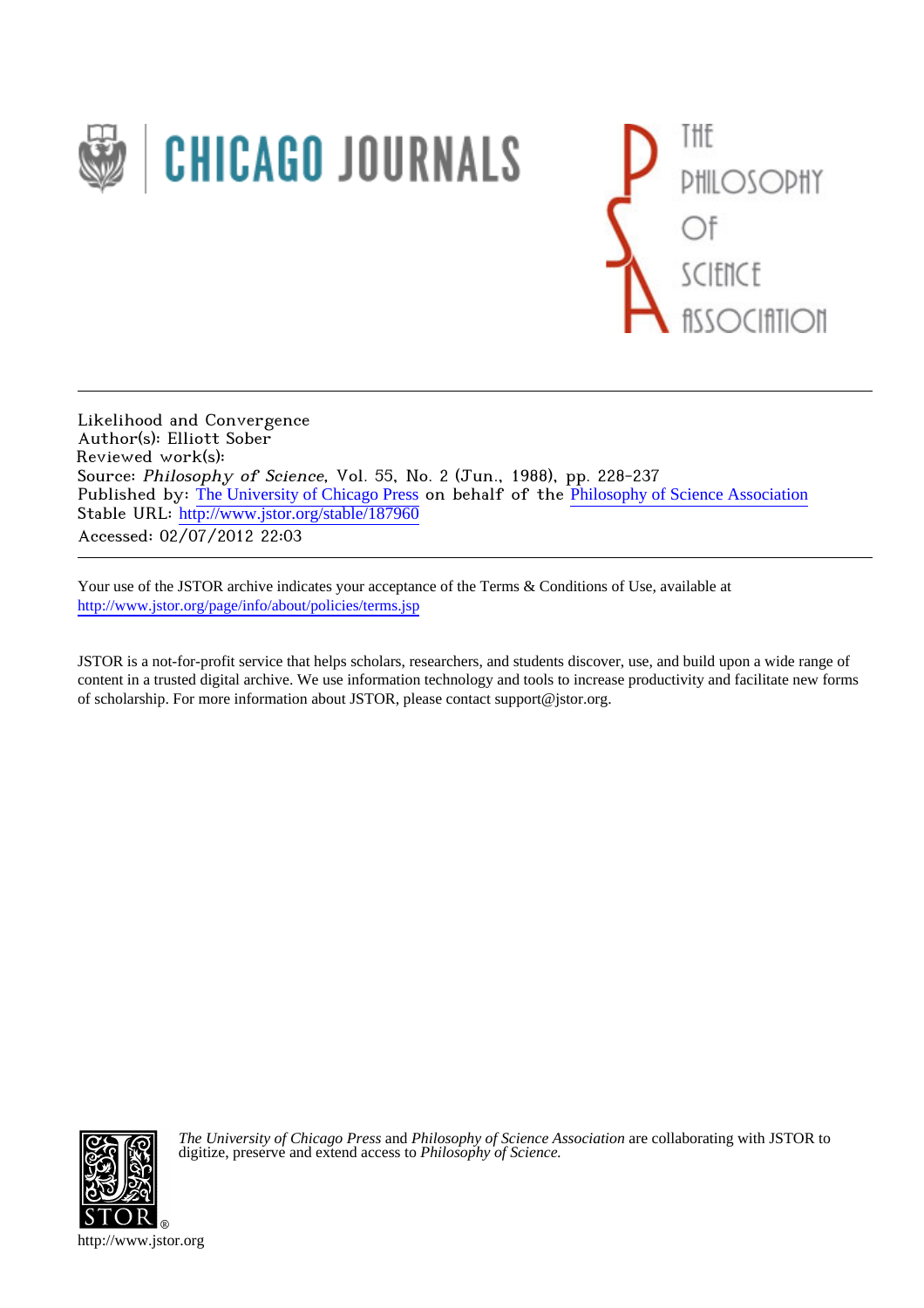# **LIKELIHOOD AND CONVERGENCE\***

### **ELLIOTT SOBERt**

#### **Philosophy Department University of Wisconsin, Madison**

**A common view among statisticians is that convergence (which statisticians call consistency) is a necessary property of an inference rule or estimator. In this paper, this view is challenged by appeal to an example in which a rule of inference has a likelihood rationale but is not convergent. The example helps clarify the significance of the likelihood concept in statistical inference.** 

**1. Introduction. Maximum likelihood estimation (MLE) is a technique for estimating probabilities from sample frequencies. Suppose an urn is filled with balls that differ in color. We repeatedly draw a ball, note its color, and return it to the urn (which we then shake). We find in our sample of twenty balls that a given proportion, p, are green. What is the best guess as to the probability of drawing a green ball? If the draws are independent, then MLE implies that the best estimate is that the probability is p. This estimate makes the observations maximally probable and is thereby said to be best supported by, or to best explain, the observations.** 

**So it is said. But why should the best estimate be one that maximizes the probability of the observations? A common answer appeals to the fact that MLE has the desirable "operating characteristic" of convergence (which statisticians call consistency). As we increase our sample size, it becomes more and more probable that our estimate will fall within any fixed interval of the true value; in the limit, the probability goes to unity that our estimate will differ at most infinitesimally from the truth. MLE makes sense, in part, because it has this asymptotic property.** 

**Indeed, MLE is convergent in the urn example. But let us look more carefully at the "because" that is said to link the justification of MLE with the asymptotic property. Three claims must be distinguished: (i) convergence is a desirable property of an estimator or rule of inference; (ii)** 

**Philosophy of Science, 55 (1988) pp. 228-237.** 

**Copyright ? 1988 by the Philosophy of Science Association.** 

**<sup>\*</sup>Received April 1987.** 

**tMy thanks to Carter Denniston, A. W. F. Edwards, Ellery Eells, Joe Felsenstein, Isaac Levi, Steven Spielman, and the anonymous referees of this journal for useful discussion and to the National Science Foundation for financial assistance.**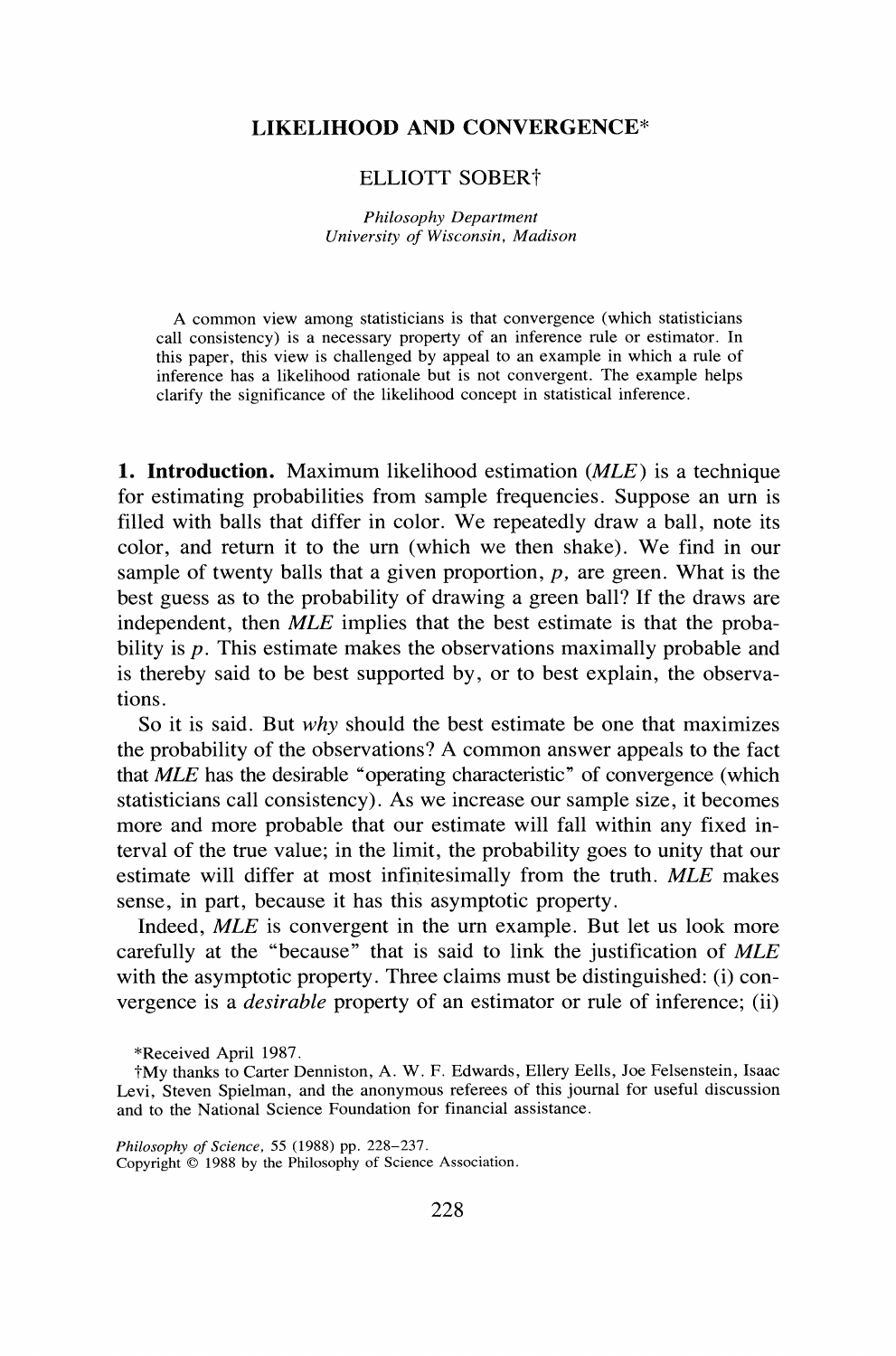**convergence suffices to justify an estimator or rule of inference; (iii) convergence is a necessary property of a reasonable estimator or rule of inference.** 

**The first of these I will not dispute, provided an "all else being equal" is appended. The second is known to be false, in that other estimators besides the one sanctioned by MLE are convergent. For example, if the sampling problem concerned inferring the average height in a normal population from measurements in a sample, the sample mean would be the MLE estimate, even though both the mean and the mode are convergent estimators of the population average. This fact is standardly interpreted as showing that convergence is not enough. Further properties must be produced that show why the mean is "better". It is here that the ideas of efficiency and unbiasedness come into play.** 

**This leaves the third thesis: is convergence necessary for an estimator to be used? Statisticians frequently say that it is. Fisher (1950, p. 11) says that inconsistent estimators are "outside the pale of decent usage". Neyman (1952, p. 188) cites this pronouncement and emphatically agrees. Kendall and Stuart (1973, p. 273) say that "it seems perfectly reasonable to require consistency". These authors hold that preferring the maximum likelihood estimate of a parameter, or the hypothesis that is most likely in the light of the data, makes sense only in those contexts in which maximum likelihood possesses the asymptotic property of consistency.** 

**A quite different tradition sees likelihood as a "primitive postulate" that does not stand in need of repeated sampling justifications. The words are Fisher's (1938); they stand in stark contrast with the position that Fisher espoused in the passage referred to above. Edwards (1972, p. 100) sees the primitive postulate idea as Fisher's mature position; he argues that although a wide range of likelihood procedures are statistically consistent, their claim on our attention does not depend on their being consistent. Hacking (1965, pp. 184-185) also is skeptical of the importance of consistency; although the maximum likelihood estimators he considered are consistent, he wondered if consistency might not be a "magical property" of those estimators and not in itself a "criterion of excellence". According to this point of view, likelihood measures the degree to which a hypothesis is supported by the evidence, regardless of whether the use of likelihood insures convergence.** 

**The dispute as to whether an estimator must be consistent also arises when the question is whether a test of a hypothesis must be consistent. Since these are different concepts, it is worth stating each clearly. In estimation, one is interested in discovering the value of some parameter**   $\theta$ . A statistic  $s_n$ , which is a function of the *n* observations in the sample, is a consistent estimate of  $\theta$  if and only if, for any two positive numbers *d* and *e*, a number  $n_0$  exists such that when *n* exceeds  $n_0$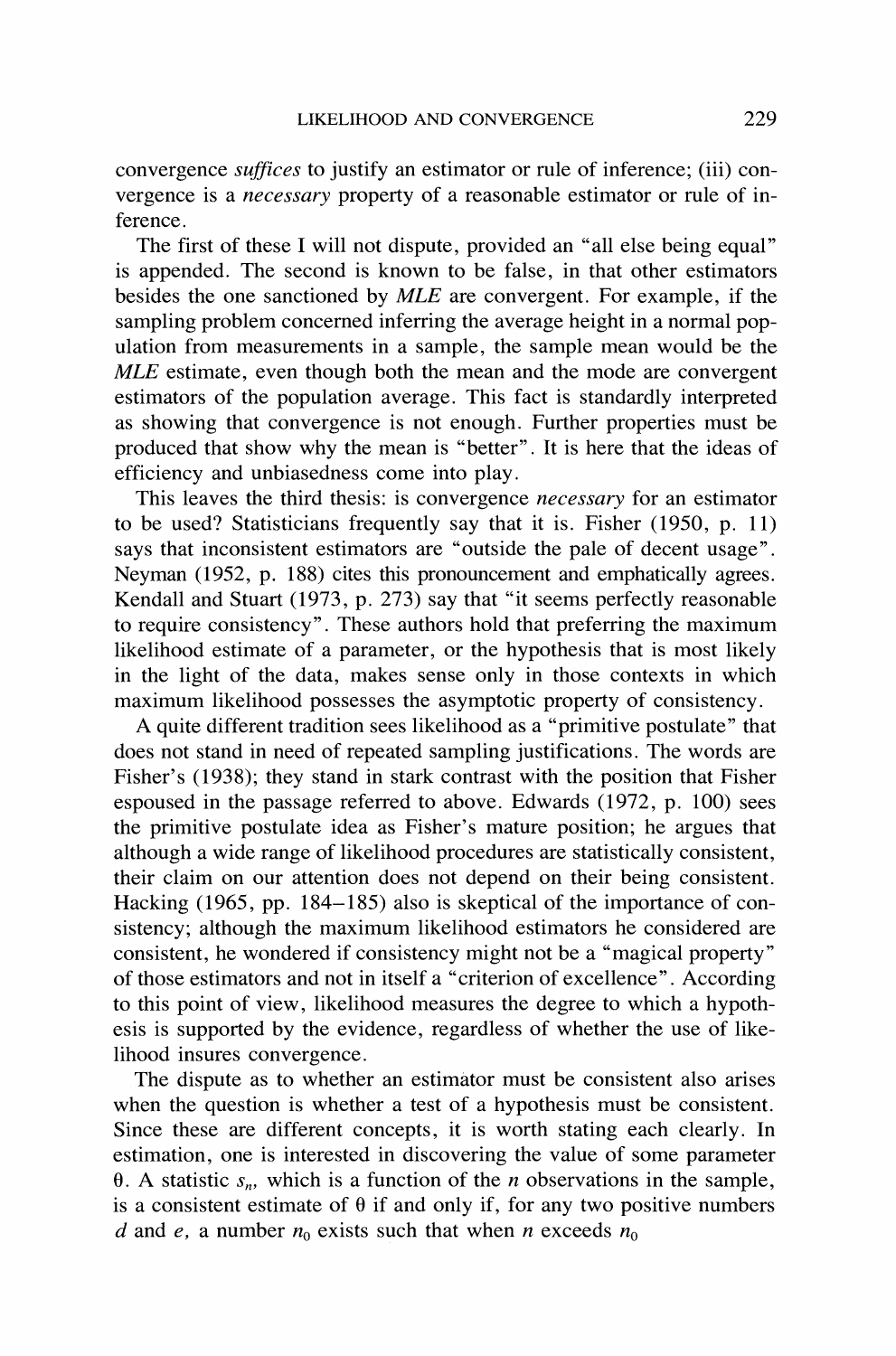$Pr(|s_n - \theta| < d) > 1 - e.$ 

In the case of hypothesis testing, a test of hypothesis  $H_0$  against an alternative hypothesis  $H_1$  is consistent precisely when, if  $H_1$  is true, the probability of rejecting  $H_0$  tends to unity as the sample size goes to in**finity. We might roughly summarize what consistent estimation has in common with consistent testing by saying that a consistent procedure is one in which the rejection of falsehood (a mistaken estimate, a mistaken hypothesis) is virtually certain if the data are infinitely large.** 

**If the use of maximum likelihood in estimation or in hypothesis testing always possessed the property of consistency, this foundational difference would not make a difference in practice. Different researchers then might concur that maximum likelihood methods should be used, but would disagree about the rationale for using them. However, the debate is not quite so cut off from practice. Although sufficient conditions of considerable generality have been established for the consistency of maximum likelihood methods (Wald 1949), it has been recognized that likelihood will sometimes fail to be statistically consistent. The theoretical difference between these positions assumes a practical relevance when we focus on cases in which likelihood inference is inconsistent.** 

**Neyman considers such cases and comes down in favor of the consistency requirement:** 

**. . .whenever the method of maximum likelihood yields estimates which are both consistent and efficient, this circumstance (but not the principle) may be considered an inducement to use the maximum likelihood estimates. On the other hand, if and when the maximum likelihood estimates are either insufficient or are outside "the pale of decent usage" by being inconsistent, the suggestion to use them, merely because they "maximize the measure of rational belief when we are reasoning from the sample to the population", does not seem convincing. (Neyman 1952, p. 189)** 

**On the other hand, those who believe that it is a first principle that likelihood measures the degree to which hypotheses are supported by the evidence will hold that a likelihood inference may be legitimate even when it is statistically inconsistent.** 

**I rather doubt that this dispute can be resolved by the proof of a theorem. The question before us is not so much technical, as interpretive. In the next section, I address it by constructing an example in which a likelihood rule of inference fails to be statistically consistent. The choice is between using an inconsistent rule of inference or declining to make an inference at all with the information provided. I find it intuitively plau-**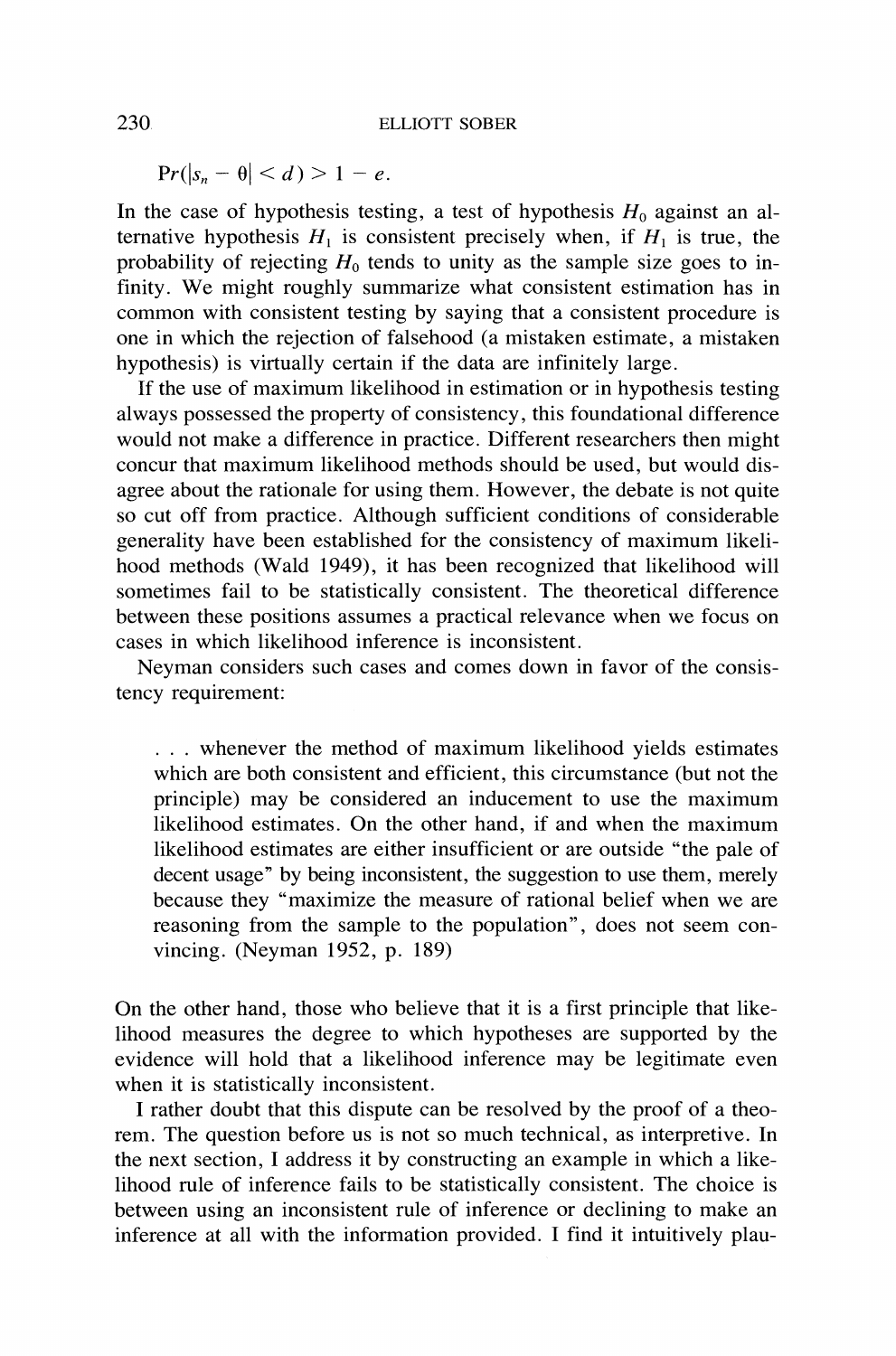**sible that the data discussed do offer evidence that differentiates between the hypotheses considered. I will suggest that it is extremely implausible to conclude that the data are devoid of evidential meaning. I therefore reach the conclusion that not all inconsistent likelihood inferences are "outside the pale of decent usage".** 

**This line of argument will not convince all parties to the disputes that have surrounded statistical inference, nor is it intended to do so. Those**  who deny that data ever provide evidence—that statistics is about deciding what to do, not with inferring what the data say—will not be moved. **And even for those who are willing to talk of evidence and inference, my interpretation of the notion of likelihood inference will not be entirely uncontroversial, although it is by no means novel. I use "likelihood inference" as Edwards (1972) and others have done. Likelihood is a device for evaluating how well supported competing hypotheses are in the light of available evidence. It does not tell one to believe that the most likely hypothesis is true and that the other competing hypotheses are false. Likelihood does not provide a rule of acceptance. Likelihood inference culminates in a judgment as to which hypothesis is best supported, not in a judgment as to which hypothesis is true.** 

**Although no prior probabilities will be given for the competing hypotheses considered in the example that follows, Bayesians should not imagine that my examples are objectionable on that score. My argument will not be affected by imagining that the competing hypotheses have identical priors. In this case, Bayes' theorem can be used and posterior probabilities calculated therefrom. This does not affect my reading of the example, since hypotheses with identical priors have different posterior probabilities, relative to given data, precisely when they differ in likelihood. Inconsistent Bayesian inference, for me, can be legitimate for the same reason that inconsistent likelihood inference can.** 

**2. The Example: A Known Probability of Nonconvergence. Suppose**  a machine producing coins must be in one or another of two states  $(S_1)$ and  $S_2$ ) at any given time and that the state of the machine determines **the probability the resulting coin has of landing heads if it is tossed. The**  machine is so constructed that state  $S_1$  occurs with probability 0.9 and  $S_2$ **occurs with probability 0.1.** 

**The hypotheses we wish to test agree that the machine states influence**  a coin's bias, but disagree on the direction of the influence.  $H_1$  asserts that if the machine is in state  $S_1$ , then it produces a coin whose probability of landing heads is 0.8, whereas the machine's being in  $S_2$  gives the resulting coin a probability of landing heads of 0.2. So  $H_1$  says that  $S_1$ biases coins toward heads and  $S_2$  toward tails. The other hypothesis,  $H_2$ , makes just the opposite assertion. It says that  $S_1$  gives the coin a prob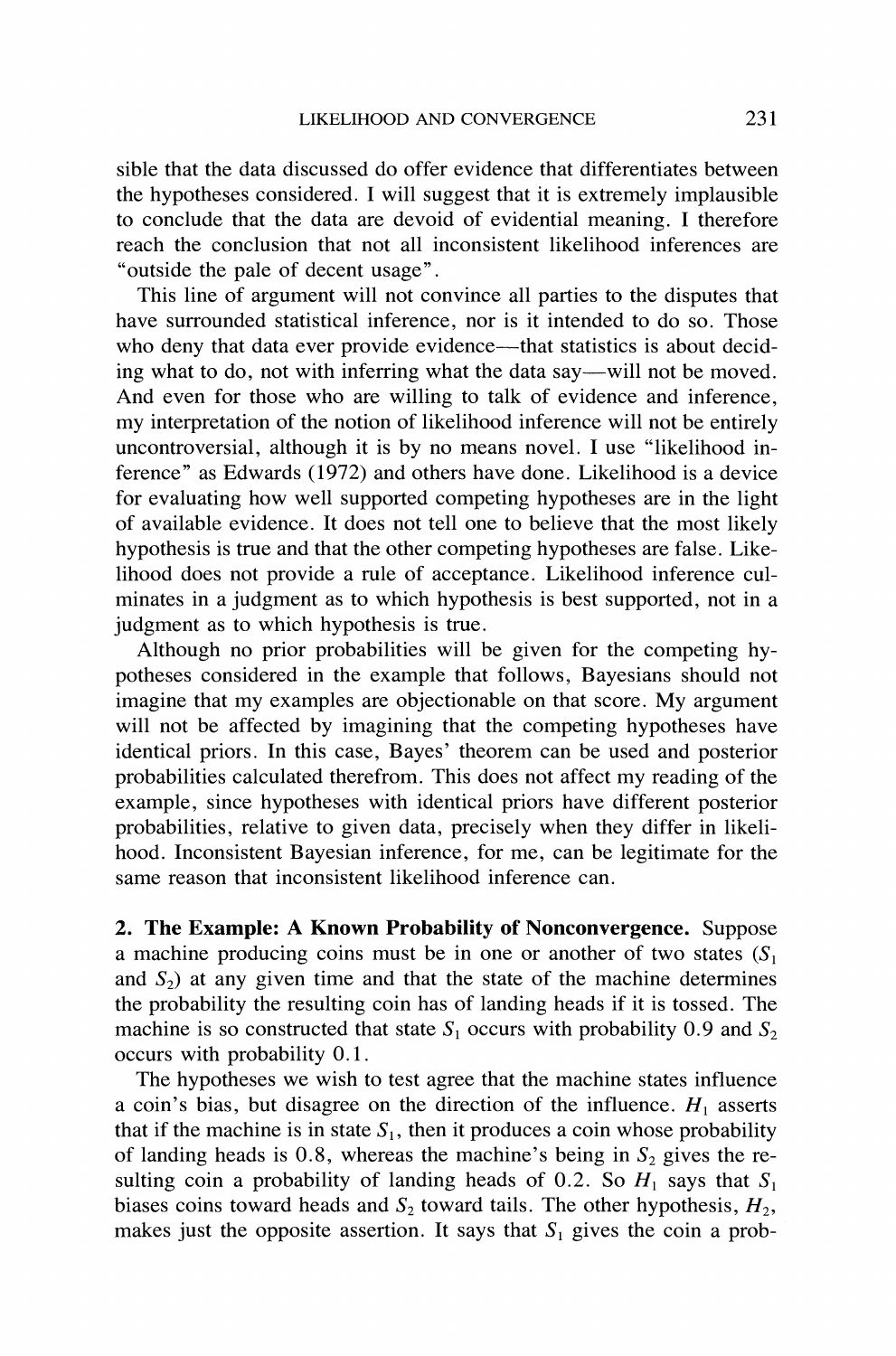ability of landing heads of  $0.2$  and that  $S<sub>2</sub>$  gives the coin a probability of landing heads of 0.8.  $H_1$  thereby says that  $S_1$  biases coins towards tails and  $S_2$  **towards** heads.

**It is easy to design a maximum likelihood rule of inference for this problem that is statistically consistent. One should toss numerous coins drawn at random from the machine. The expectation is that those coins will approximate a 9:1 mixture of coins produced under the two machine**  states.  $H_1$  implies that the expected frequency of heads in this series of tosses is  $(0.9)(0.8) + (0.1)(0.2) = 0.74$ ;  $H_2$  says that the expected frequency of heads is  $(0.9)(0.2) + (0.1)(0.8) = 0.26$ . The rule of inference **for evaluating what the data say is as follows:** 

**If the observed frequency of heads is greater than 50 percent, infer**  that  $H_1$  is better supported; if the observed frequency of heads is less than 50 percent, infer that  $H_2$  is better supported.

**This rule is a "likelihood rule" because it judges a hypothesis to be better supported by data precisely when the hypothesis confers a higher probability on that data.** 

**The rule just described is statistically consistent. The law of large num**bers implies that if  $H_1$  is true, the sequence of tosses will converge on a frequency of heads of  $0.74$  and that if  $H_2$  is true, the sequence will con**verge on 0.26. This satisfies the definition of consistency given earlier: the probability approaches unity that the false hypothesis will be "rejected"-that is, judged less well supported-as the data are made large without limit. Here, then, is a case of likelihood inference with consistency.** 

**However, the problem I want to consider arises when the "ideal" experiment just described cannot be performed. Suppose I hand you a single coin produced by the machine and make it impossible for you to obtain any others. Your task is to repeatedly toss this single coin and reach a judgment about which hypothesis is better supported by the resulting evidence. You are to perform this experiment without knowing what state the machine was in when it produced the coin, knowing only the probabilities of the two machine states.** 

**A likelihood inference, in this case, would take the following form. As before, we compute the expected frequency of heads under the two**  hypotheses.  $H_1$  says that the expected frequency is 0.74;  $H_2$  says the ex**pected frequency is 0.26. We adopt the likelihood inference rule stated above. However, because we are now tossing a single coin of unknown bias, this rule of inference is inconsistent. The probability of rejecting the false hypothesis is asymptotically 0.9; but consistency requires that this probability of convergence must be unity.** 

**To see why consistency fails in this case, imagine that, unbeknownst**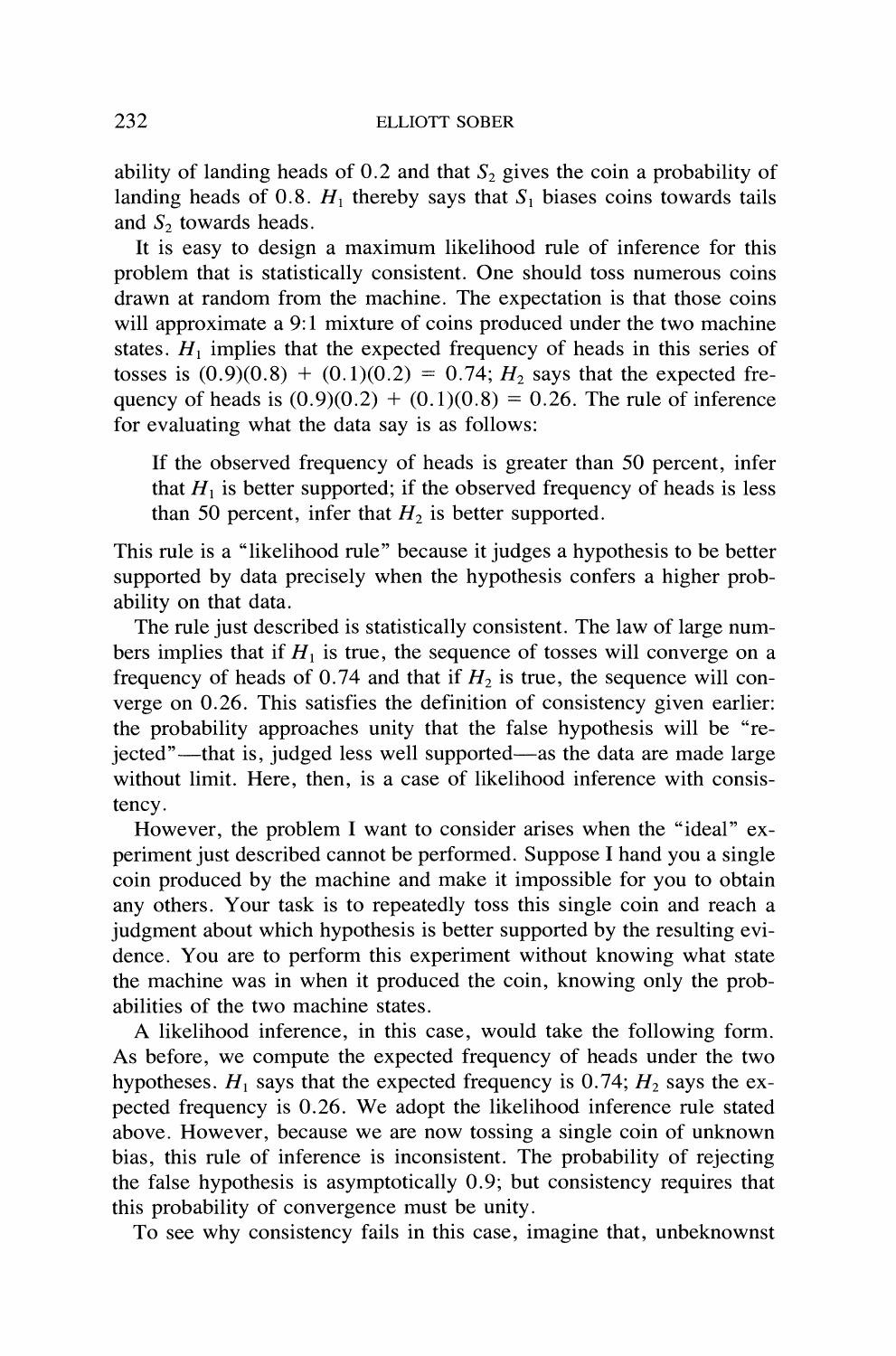to us, the machine was in state  $S_2$  when the coin was produced.<sup>1</sup> In this circumstance, if  $H_1$  is true, then as the number of tosses is made large **without limit, the frequency of heads will get arbitrarily close to 20 per**cent; and if  $H_2$  is true, the frequency of heads will approach 80 percent as a limit. That is, if we are working with an  $S_2$  coin, then whichever of **the two hypotheses is true, the above rule is virtually certain to say that the other hypothesis is the one better supported by the evidence, as the data are increased without limit.** 

**The probability that convergence fails, in this example, is the proba**bility that the machine was in state  $S_2$ , namely 0.1. We may generalize **this result a little, in terms of the table displayed below. We do not know**  which conjunctive hypothesis of the form  $H_iS_i$  (*i*, *j* = 1, 2) is true. Their likelihoods—the probabilities they confer on the coin's landing heads are the entries in the table. I stipulated above that  $w = z$  and  $x = y$ .

|            |    | <b>Machine States</b> |       |
|------------|----|-----------------------|-------|
|            |    | $S_1$                 | $S_2$ |
| Hypotheses | Н, | w                     | x     |
|            | Н, |                       |       |

**As the single coin is tossed repeatedly, its frequency of heads will**  converge on either  $w = z$  or on  $x = y$ . If this were all we knew about the chance set-up, we would be unable to distinguish between  $H_1$  and  $H_2$ . However, we know that the machine was probably in state  $S_1$ . This means that if the frequency of heads is quite close to  $w = z$  after a very long run of tosses, then  $H_1$  is better supported; similarly, if the frequency is quite close to  $x = y$ , then we should conclude that  $H_2$  is better supported.

**It is crucial to my example that the entries in the above two-by-two table are symmetrical. The asymmetry in the problem is introduced by**  the difference in probability of  $S_1$  and  $S_2$ . As long as these two proba**bilities differ, a likelihood inference can be made, wherein the probability of nonconvergence is just the lesser of the probabilities of the two machine states.** 

**I have viewed this example as a case of legitimate likelihood inference in which consistency fails. But other interpretations should be considered. One reaction is to claim that the likelihood rule of inference is misguided precisely because it fails to be consistent. This strikes me as too extreme. It seems clear that the sample frequency does have evidential meaning; given the available information, likelihood correctly reflects which hy-**

**<sup>1</sup> Notice that I talk of the single coin's having a probability of 0.9 of being produced**  while the machine was in state  $S_1$  and a probability of 0.1 of being produced while the machine was in  $S_2$ . A referee has pointed out that those who deny that probabilities ever **apply to the single case will balk at this. It should be noted, however, that there are several objective and subjective interpretations of probability that do not view this as objectionable.**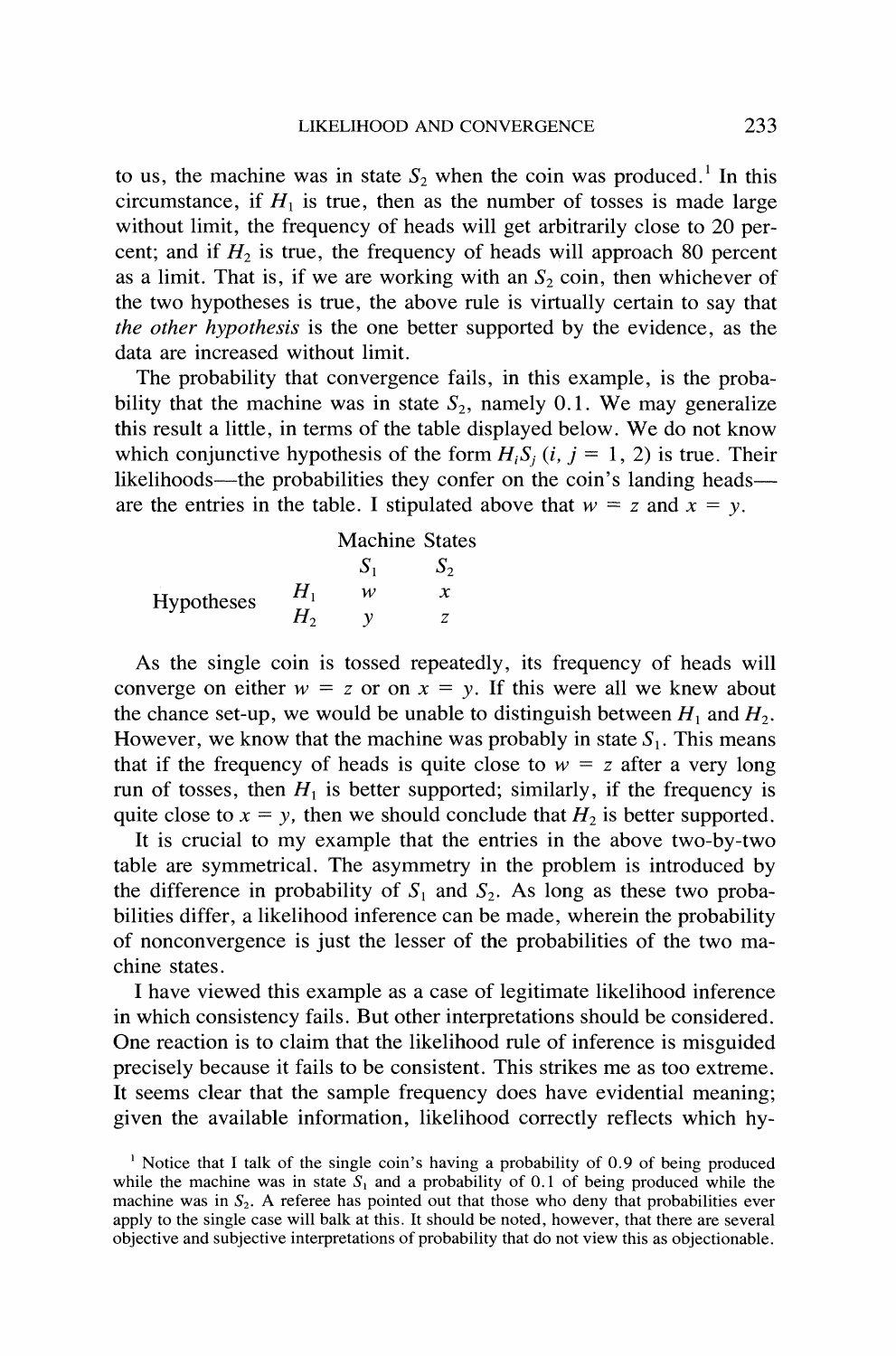### **234 ELLIOTT SOBER**

**pothesis is better supported. It would be preferable, of course, if we did not have to proceed in ignorance of the state of the machine or if we could toss a 9:1 mixture of coins. But this hardly shows that the evidence is uninformative when all we have to go on is the result of tossing a single coin, where we know only the probability that the coin was produced under one or the other of the two possible machine states.** 

**A second reaction might be that my characterization of the example is mistaken. The likelihood rule, so this suggestion runs, is convergent after all. After all, to see if a rule is convergent, we must formulate some interpretation of what it means to "repeat the experiment". I took this to mean that the single coin before us should be tossed repeatedly. But it might be suggested that a repetition of the experiment should be understood in a quite different way. Why not describe our use of this single coin as forming part of a hypothetical series in which we toss different coins, 90 percent of which were produced while the machine was in state**   $S_1$  and 10 percent while the machine was in state  $S_2$ ? As noted before, **this repeated experiment permits a consistent likelihood inference to be made.** 

**So in what does a "repetition of the experiment" consist? We have before us a coin whose bias remains unchanged under repeated tossing. We do not have before us a mixture of coins that have different but unknown biases. Moreover, I stipulated that no further coins are available to us. Our problem is to say how the production process biases coins. The data must be drawn from repeated tosses of this single coin.** 

**I toss this one coin some number of times; there are no other coins available to me. I then ask what would happen if the sample were made large without limit. It is as clear as any counterfactual could be that repeating this experiment consists in repeatedly tossing this coin (whose probability of heads is presumed to remain constant throughout). It does not mean that I toss this one coin some fixed number of times, then return to the machine for a new coin, which I toss that same number of times, and so on.** 

**Whether a method of inference is convergent depends on the model one uses of the process that generates the data. If one knew the state of the machine when the single coin was produced or if one could toss a 9:1 mixture of differently biased coins drawn from the machine, consistency would be assured. However, if one adopts the model of the experiment I have stipulated to be true-that one repeatedly tosses a single coin of constant but unknown bias, where only the probabilities of the**  machine states are known—then the assurance of convergence disap**pears.** 

**I see the interpretation I favor of the above example as steering a middle course between two extremes. On the one hand, I reject the idea that**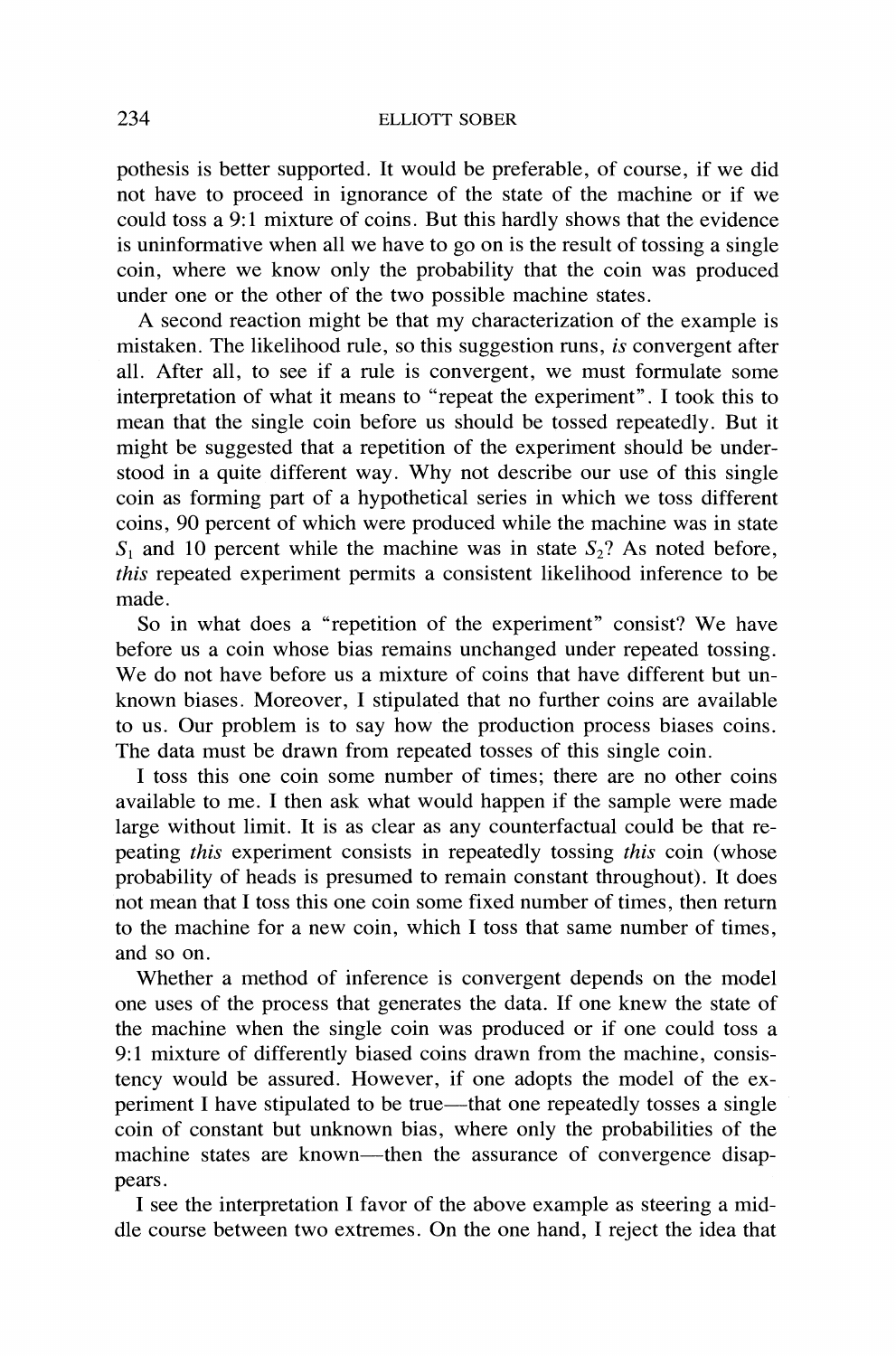**tossing the single coin has no evidential meaning; on the other, I reject the idea that this experiment should be redescribed so that the inference rule comes out convergent after all. The former approach errs in denying that tossing a single coin provides any evidence; the latter retains the connection of likelihood and consistency at the price of giving a false picture of the kind of experiment and inference problem one really faces. In this example, likelihood correctly reports which hypothesis is better supported, even though there is no guarantee that the likelihood rule of inference will converge on the truth.** 

**It should be noted that the inference rule under consideration will be statistically inconsistent even if the probability that the coin was produced**  while the machine was in state  $S_2$  is only  $\frac{1}{10}$ <sup>10</sup>. In this case, it is *almost* **certain that the rule will converge on the truth. But almost is not good enough, as far as the requirement of consistency is concerned. For consistency demands that the probability of rejecting the false hypothesis should be unity as the data are made large without limit.** 

**The demand for consistency strikes me as out of place in a science that aims at making judgments about hypotheses in the face of uncertainty. The reason is that the requirement of consistency is a demand for certainty-although of an extremely hypothetical and asymptotic kind. When**  faced with the single coin where the probability of  $S_1$  is very high and that of  $S_2$  is very low, the demand for consistency implies that no evi**dence can be gathered by repeated tossing because the coin might have**  been produced while the machine was in state  $S_2$ . One might just as well **deny that the senses provide evidence about the world because they might**  be impeded by an evil genius. If  $S_2$  is quite improbable, this suffices for **repeated tosses of the single coin to provide evidence, whose import is codified in the likelihood rule stated before.** 

**3. Conclusion. When a rule of inference fails to exhibit convergence, it is sometimes said to be "misleading". This seems a just assessment, since in such cases, the rule converges on a false hypothesis as the data set is made large without limit; the rule points to a falsehood and thereby seems to mislead us. Though this seems an innocuous evaluation, I suggest that it is sometimes mistaken. In such cases, it may be the world that misleads us. An inconsistent likelihood rule in one experiment may perform its duty as faithfully as a consistent rule may do so in another. In the previous example, the likelihood rule does not mislead but quite correctly reports what the data (and only the data) say.** 

**Likelihood tells us which hypotheses are best supported by the evidence. When the evidence is misleading, the best-supported hypothesis will be a false one. A rule of inference that correctly conveys the evidential meaning of observations ought to point to a falsehood when the**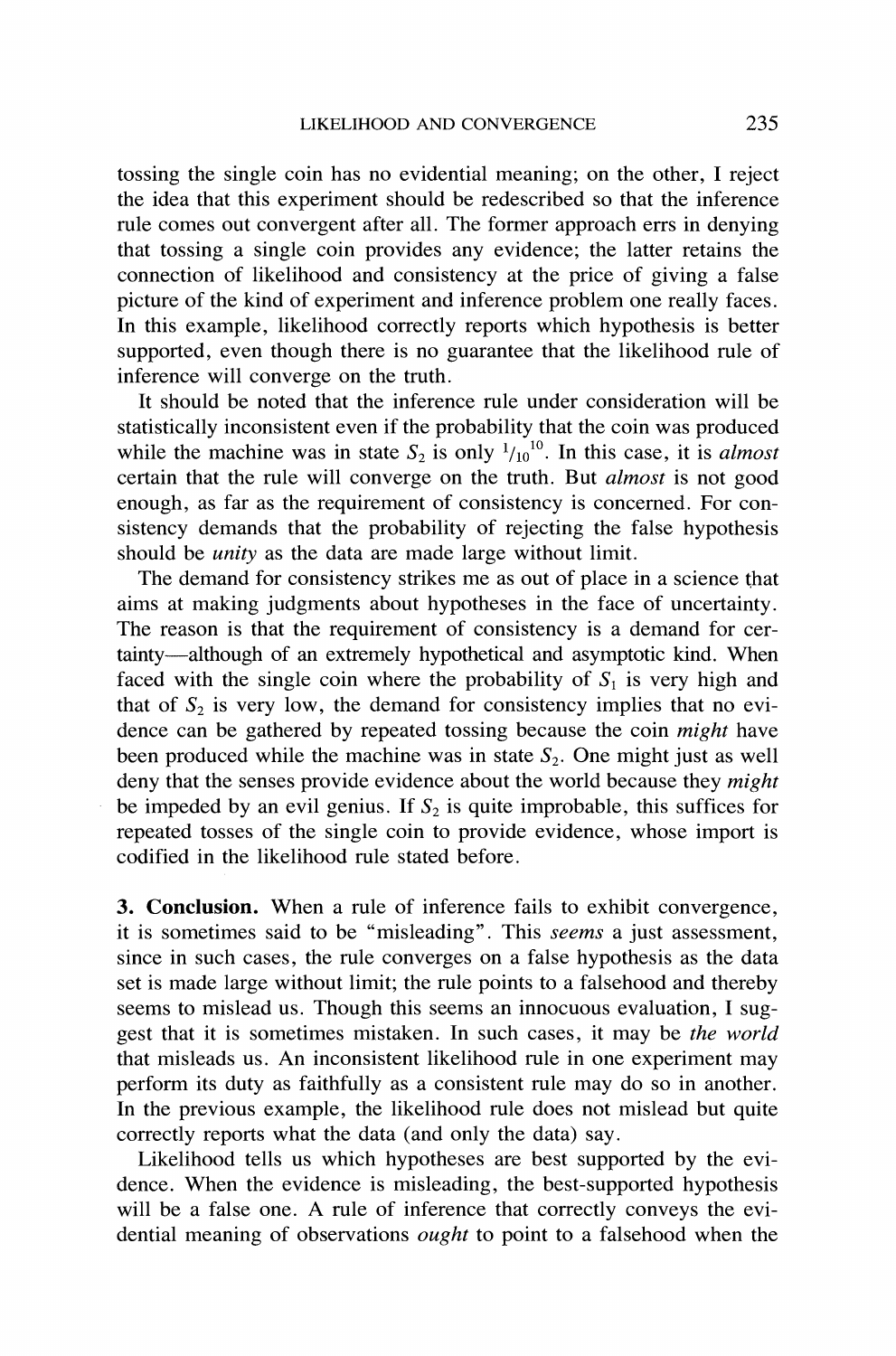## **236 ELLIOTT SOBER**

**evidence is misleading. When it does so, it correctly captures what the evidence is saying. When the system generating the evidence is structured so that misleading evidence is overwhelmingly probable, it is hardly surprising that likelihood will point to a false hypothesis when the data set is made infinitely large. But this failure to converge in the long run counts against the likelihood rule no more than does its failure to be infallible in the short run.** 

**As noted before, likelihood, does not provide a "rule of acceptance". It does not say that the best-supported hypothesis ought to be accepted as true. Neither does it provide a magical divining rod that will always (in the long run) point toward the truth, regardless of what the evidence is. Likelihood has much more modest pretensions; it is a "rule of evaluation", simply indicating which hypotheses are best supported by the**  data. The idea that likelihood codifies "evidential meaning"<sup>2</sup> brings out **the analogy between it and a translator of languages, who aims to convey the linguistic meaning of utterances. Likelihood is no more misleading when it fails to be consistent than is an interpreter who correctly reports what an utterance means when the utterance is misleading.** 

**Fisher once suggested that likelihood is a primitive postulate; he also suggested that likelihood without consistency is outside the pale of decent usage. Although my arguments do not establish that the first idea is true, I think they do show that the second is false. Perhaps there is some more ultimate set of concepts in terms of which likelihood can be justified. My present point is to cast doubt on the idea that statistical consistency is a criterion that likelihood inference must satisfy. In certain ideal circumstances, the ones enshrined in standard discussions of MLE, likelihood inference will be consistent. But this is not a property of all likelihood inference. I have tried to describe an example in which the cost of insisting on consistency is very high. If the idea of likelihood without consistency is rejected, one must deny that certain observations have an evidential bearing on the hypotheses at hand. The intuitive implausibility of this denial is meant to justify the possibility of likelihood without consistency.** 

**Statisticians have almost exclusively focused on the design of optimal experiments. In my first example, one might ask why one should toss the single coin rather than a 9:1 mixture of different coins. The latter is the better experiment, so why talk about the former? The reason is that the world does not always permit one to carry out statistically optimal experiments. I grant that the example discussed here does not touch the idea that consistency is desirable if you can get it (though this more modest** 

**<sup>2</sup>I take this expression, though perhaps not in just the sense in which it was there employed, from Birnbaum (1969).**